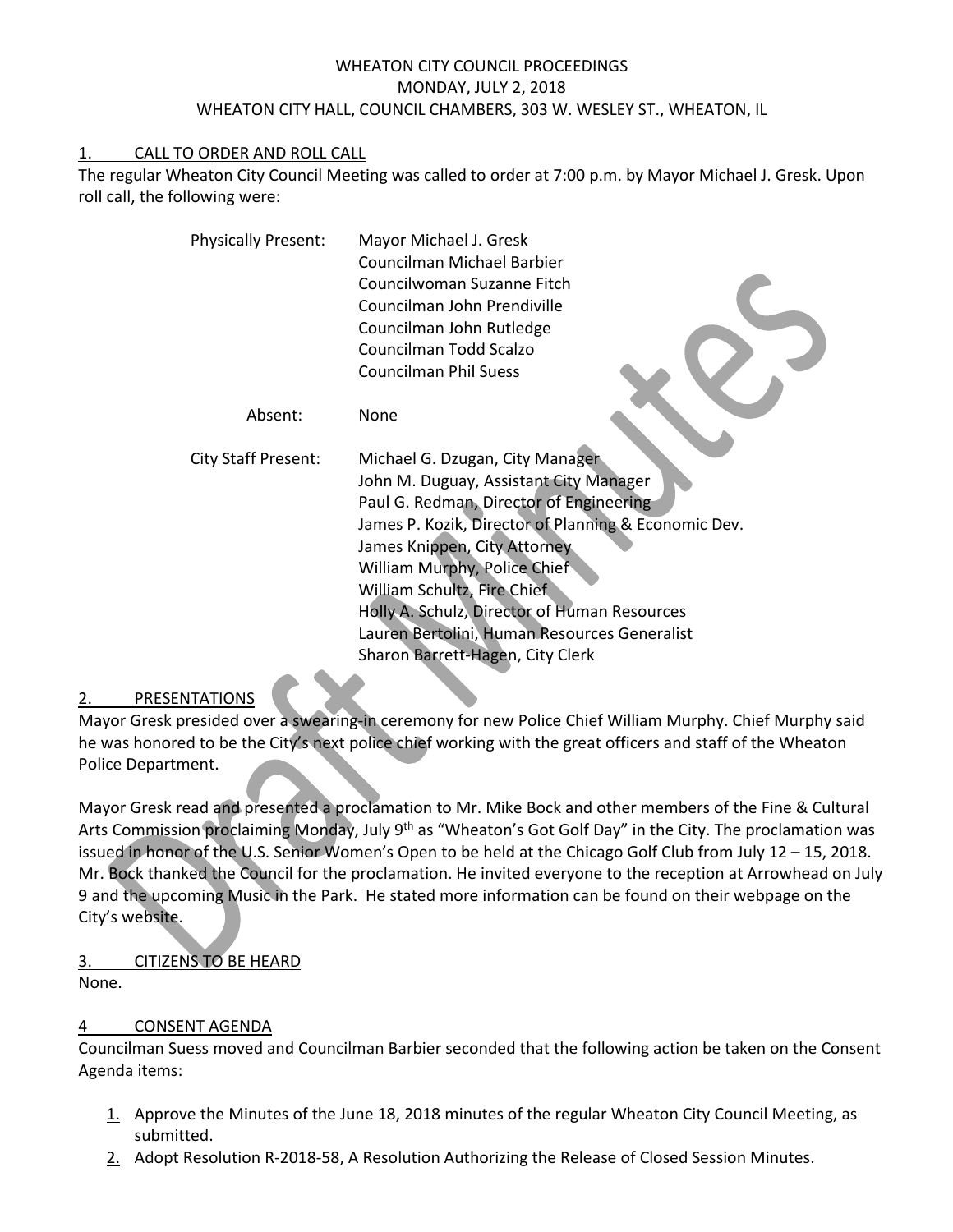Roll Call Vote on Consent Agenda: Ayes: Councilman Suess Councilman Barbier Councilwoman Fitch Councilman Prendiville Mayor Gresk Councilman Rutledge Councilman Scalzo

Nays: None Absent: None Motion Carried Unanimously

5. PASS ORDINANCE NO. O-2018-36, AN ORDINANCE AMENDING CITY OF WHEATON ORDINANCE NO. F-0688 "AN ORDINANCE AMENDING THE WHEATON ZONING ORDINANCE MAP AND GRANTING A SPECIAL USE PERMIT FOR A RESIDENTIAL PLANNED UNIT DEVELOPMENT ON A CERTAIN PIECE OF PROPERTY COMMONLY KNOWN AS 104 WEST FARNHAM LANE/FARNHAM LANE P.U.D."

Councilman Rutledge moved and Councilwoman Fitch seconded that Ordinance No. O-2018-36, An Ordinance Amending City of Wheaton Ordinance No. F-0688 "An Ordinance Amending the Wheaton Zoning Ordinance Map and Granting a Special Use Permit for a Residential Planned Unit Development on a Certain Piece of Property Commonly Known as 104 West Farnham Lane/Farnham Lane P.U.D,." be passed.

City Manager Dzugan stated at its June 18th meeting, the City Council directed the City Attorney to prepare an ordinance amending the PUD for the property located at 104 West Farnham Lane to allow two separate driveways to service two single-family homes located on the property.



# 6. APPROVE APPOINTMENTS/REAPPOINTMENTS TO CITY BOARDS AND COMMISSIONS

Mayor Gresk moved and Councilman Suess seconded that Alex Mayster be appointed to the Community Relations Commission for a term from July 2, 2018 to October 21, 2019, filling out the remaining term of a former member, Larniecia "Nominee" Smith be appointed to the Community Relations Commission for a term from July 2, 2018 to March 20, 2010, filling out the remaining term of a former member, Erik Miller be reappointed to the Community Relations Commission, Emily Consolazio be reappointed to the Group Care Home Commission, Jan Kay be reappointed to the Housing Commission, Robert Lyon and Robert McDonough be appointed to the Library Board, Laurie Metanchuk be reappointed to the Library Board and Eileen Pearse be reappointed to the Liquor Control Commission, all for three-year terms, respectively.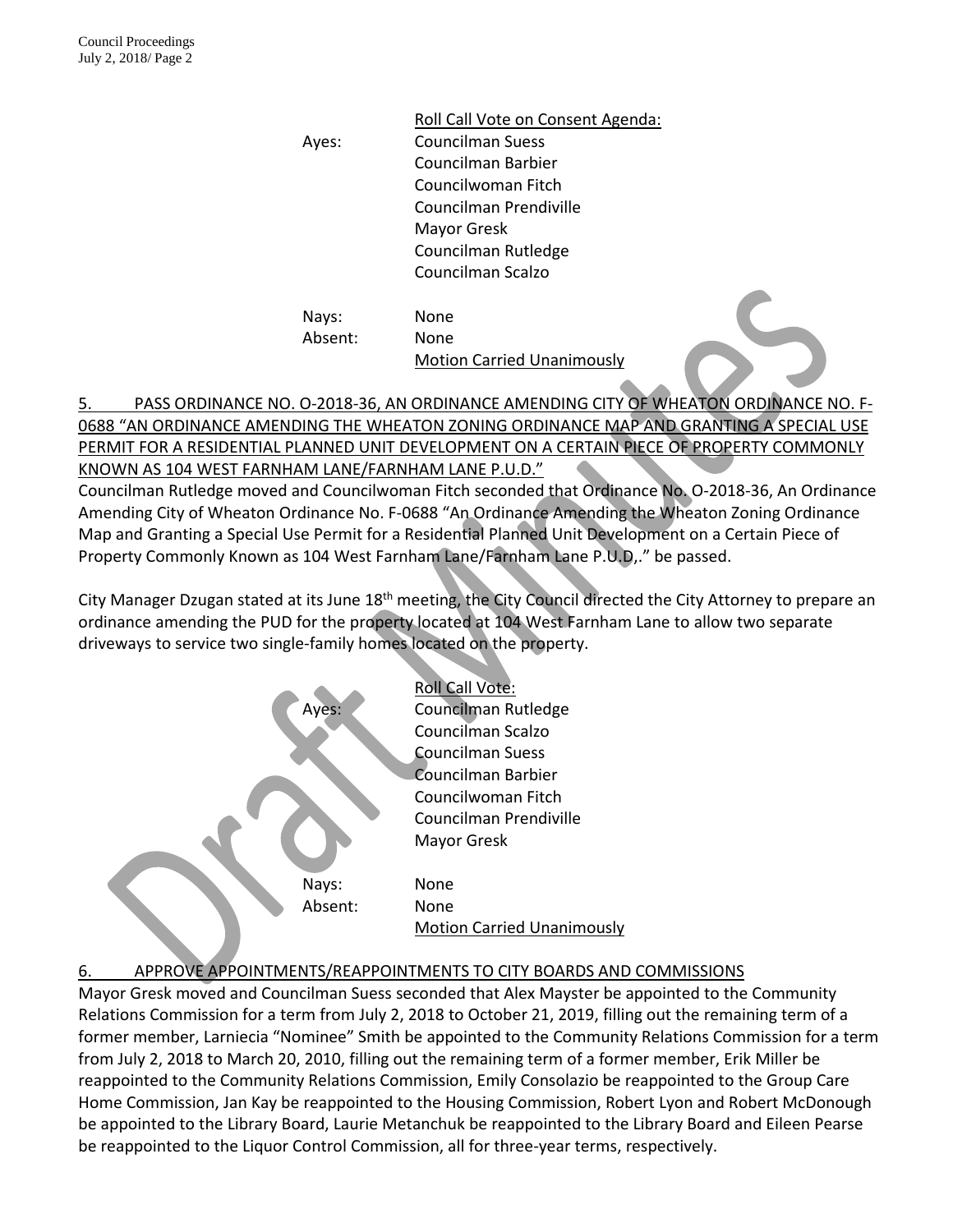Council Proceedings July 2, 2018/ Page 3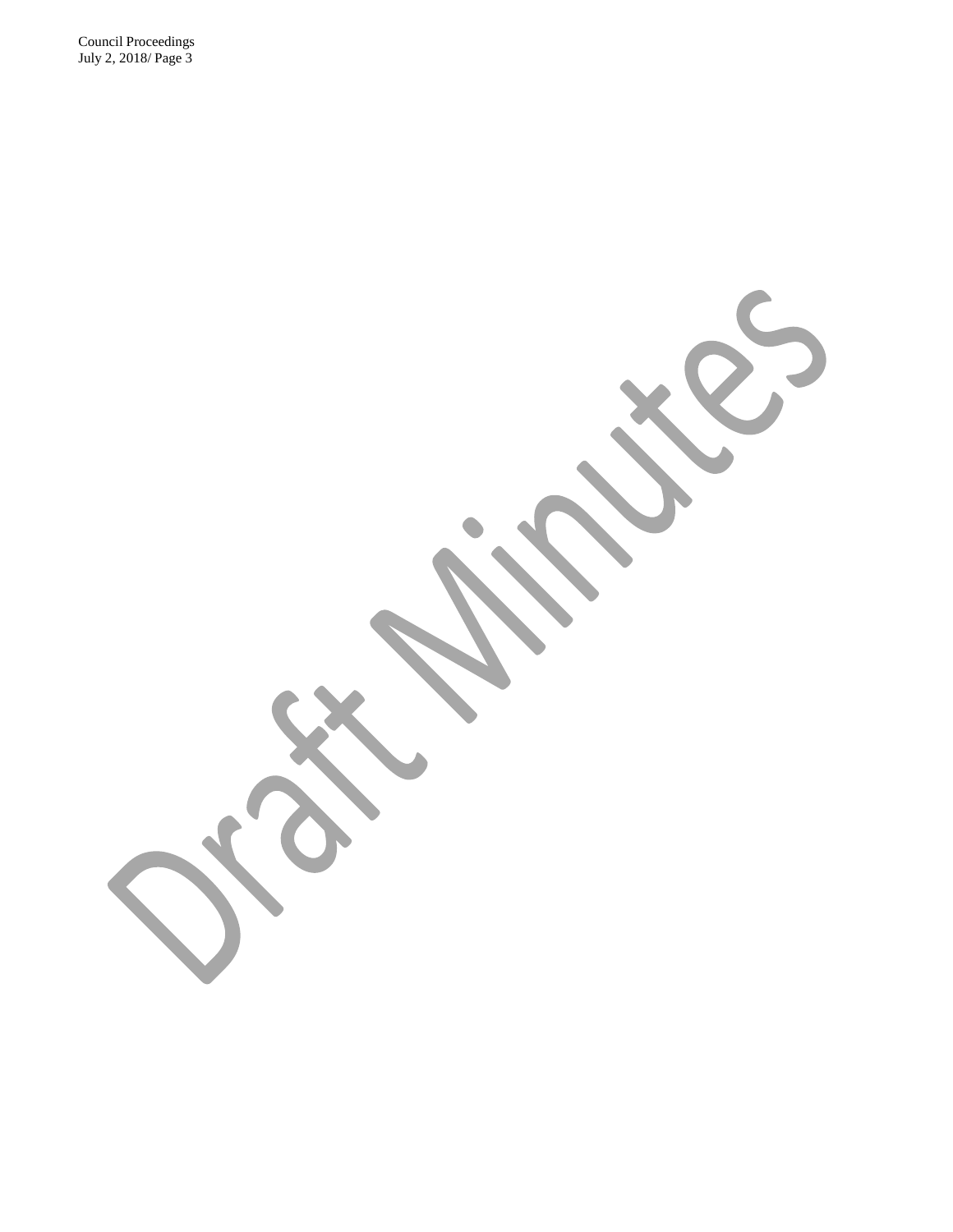Roll Call Vote: Ayes: Mayor Gresk Councilman Rutledge Councilman Scalzo Councilman Suess Councilman Barbier Councilwoman Fitch Councilman Prendiville

Nays: None Absent: None Motion Carried Unanimously

# 7. ADOPT RESOLUTION R-2018-59, A RESOLUTION AUTHORIZING THE EXECUTION OF AN AGREEMENT BETWEEN THE CITY OF WHEATON AND THE WHEATON FIREFIGHTERS UNION INTERNATIONAL ASSOCIATION OF FIREFIGHTERS LOCAL 3706

Councilman Prendiville moved and Councilman Suess seconded that Resolution R-2018-59, A Resolution Authorizing the Execution of an Agreement Between the City of Wheaton and the Wheaton Firefighters Union International Association of Firefighters Local 3706, be adopted.

City Manager Dzugan stated the resolution before the Council would authorize execution of a three-year collective bargaining agreement with the Firefighters Union Local 3706. He expressed appreciation to Chief Schultz, Director of Human Resources Schulz and the union team for working together to arrive at the agreement.

Mayor Gresk questioned the level of participation in the City's Wellness Program. Director Schulz stated that approximately 88% of eligible employees participate. She stated Public Works employees do not participate because they have their own health insurance plan.



# 8. ADOPT RESOLUTION NO. R-2018-60, A RESOLUTION AUTHORIZING THE EXECUTION OF AN AGREEMENT WITH SPECTRUM CONTRACTING CORPORATION IN AN AMOUNT NOT TO EXCEED \$49,100 FOR THE 2018 MANHOLE REHABILITATION PROJECT

Councilman Prendiville moved and Councilman Rutledge seconded that Resolution No. R-2018-60, A Resolution Authorizing the Execution of an Agreement with Spectrum Contracting Corporation in an Amount not to Exceed \$49,100 for the 2018 Manhole Rehabilitation Project, be adopted.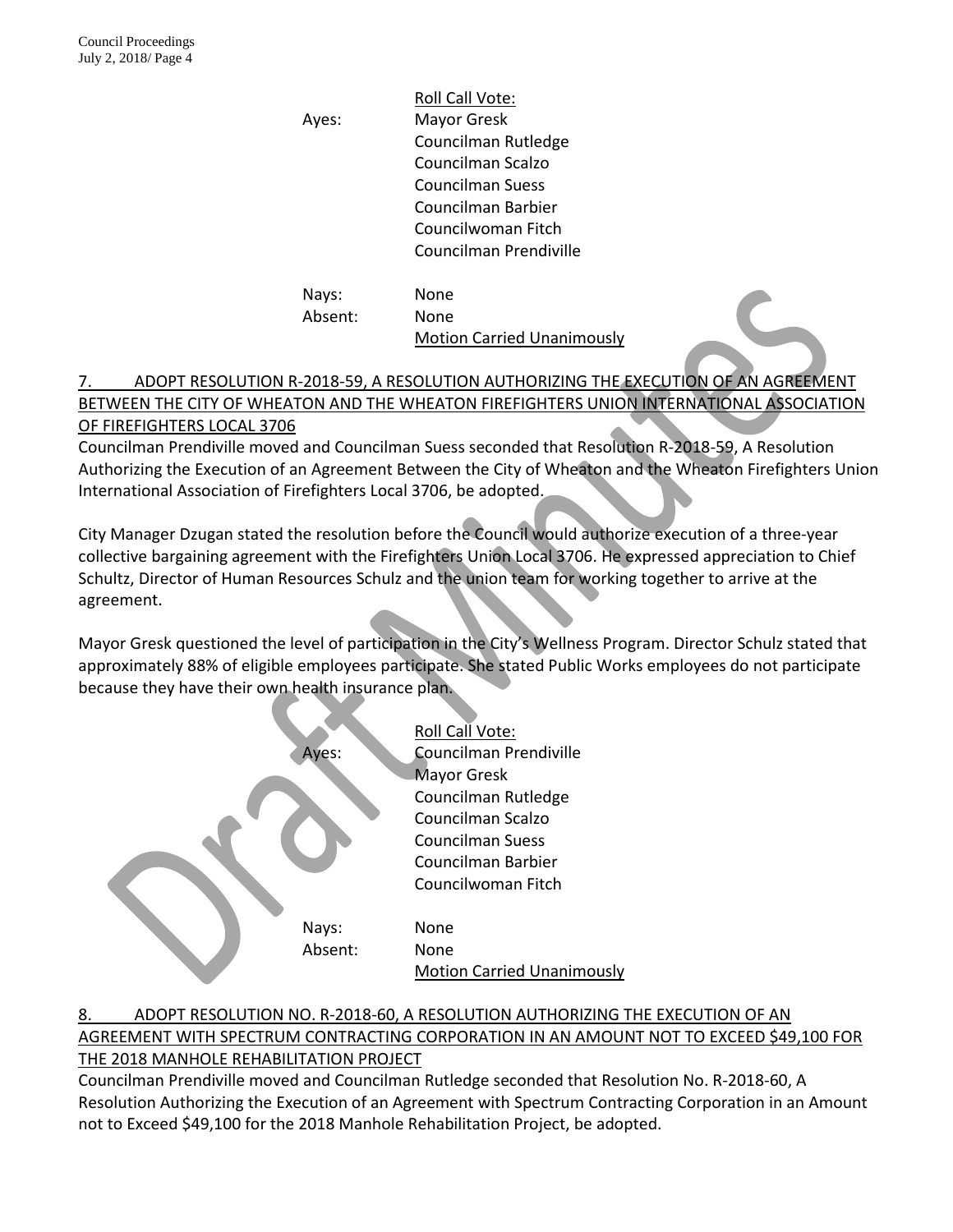City Manager Dzugan stated the Procurement Officer has recommended the City enter into an agreement with Spectrum Contracting in an amount not to exceed \$49,100 for spraywall coating of two rear yard sanitary sewer manholes and the wet well at the Albright Lift Station. He advised the Engineering and Public Works Departments have determined this method is the most cost effective.

In response to Councilman Rutledge, Director of Engineering Redman stated the 50-year life projection is based on best knowledge of the product. He advised the bid of \$20,000 from SpectraShield did not include coating the two sanitary sewer manholes because that company could not perform the work on the manholes due to their location.

|         | Roll Call Vote:                   |
|---------|-----------------------------------|
| Ayes:   | Councilman Prendiville            |
|         | Mayor Gresk                       |
|         | Councilman Rutledge               |
|         | Councilman Scalzo                 |
|         | <b>Councilman Suess</b>           |
|         | Councilman Barbier                |
|         | Councilwoman Fitch                |
|         |                                   |
| Nays:   | <b>None</b>                       |
| Absent: | None                              |
|         | <b>Motion Carried Unanimously</b> |

## 9. PASS ORDINANCE NO. O-2018-37, AN ORDINANCE PROPOSING THE ESTABLISHMENT OF A SPECIAL SERVICE AREA #8 IN THE CITY OF WHEATON, ILLINOIS AND PROVIDING FOR A PUBLIC HEARING AND OTHER PROCEDURES IN CONNECTION THEREWITH

Councilman Scalzo moved and Councilwoman Fitch seconded that Ordinance No. O-2018-37, An Ordinance Proposing the Establishment of a Special Service Area #8 in the City of Wheaton, Illinois and Providing for a Public Hearing and Other Procedures in Connection Therewith, be passed.

City Manager Dzugan stated the proposed ordinance sets a September 10, 2018 date for a public hearing to consider Special Service Area #8. He explained major components of the proposed special service area include a maximum tax rate of \$0.52, an initial levy of \$225,000, a boundary which includes the existing Special Service Areas 7 and 3 rental properties and the purpose statement. City Manager Dzugan stated the levy is based upon the non-increment EAV and the \$0.52 rate.

In response to Councilman Rutledge, Director of Planning & Economic Development Kozik stated TIF 2 will expire in 2023 and TIF 3 will expire in 2027.

In response to Councilman Suess, City Manager Dzugan advised the actual levy amount will be set in December by the Council but cannot exceed the \$225,000 amount. He stated the boundary and rate could also be lowered if so desired. City Attorney Knippen stated the City could reduce but not increase the levy amount with this ordinance.

Roll Call Vote: Ayes: Councilman Scalzo Councilman Suess Councilman Barbier Councilwoman Fitch Councilman Prendiville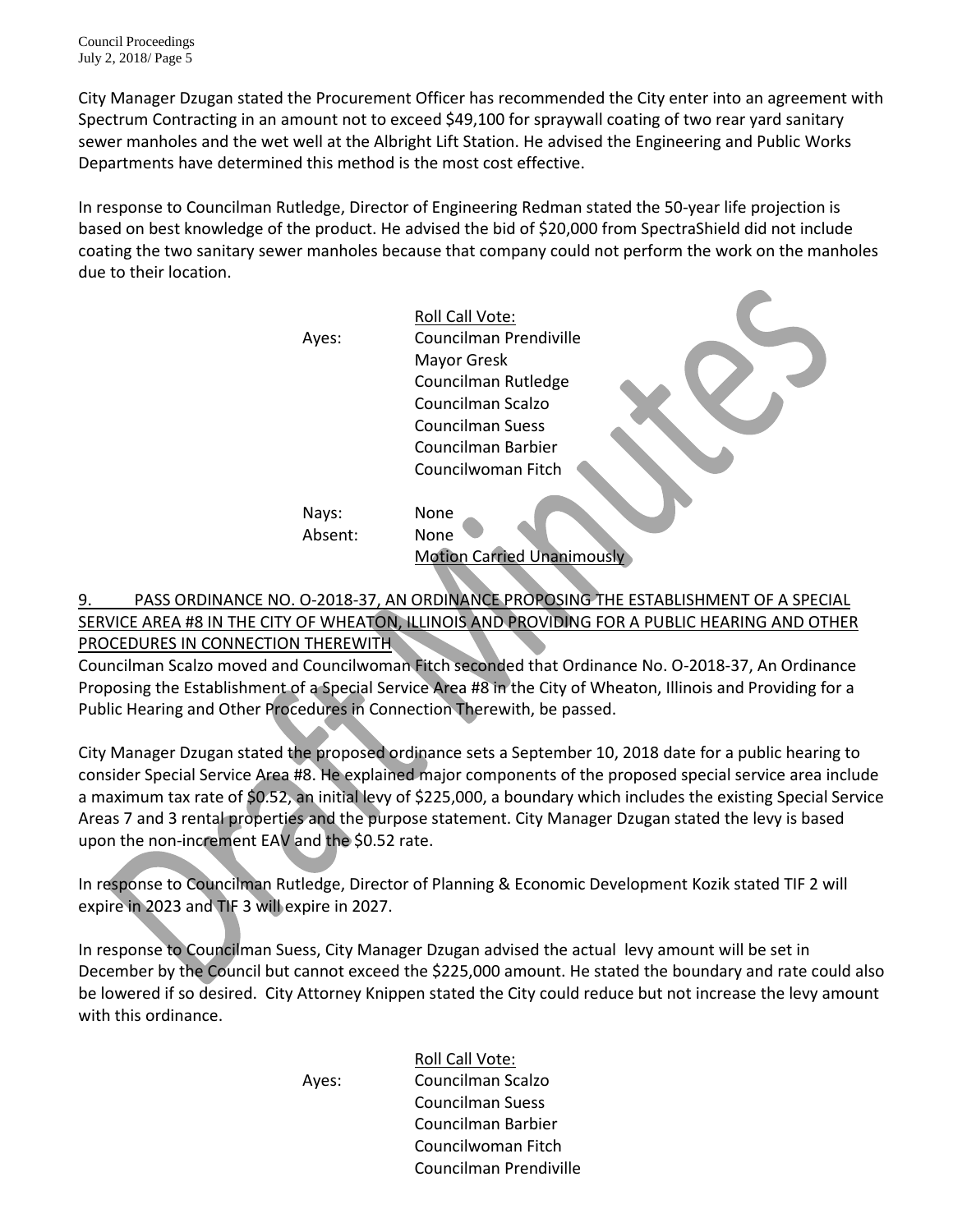Mayor Gresk Councilman Rutledge

Nays: None Absent: None Motion Carried Unanimously

## 10. ADOPT RESOLUTION R-2018-61, A RESOLUTION AUTHORIZING THE EXECUTION OF AN AGREEMENT WITH CHRISTOPHER B. BURKE ENGINEERING, LTD. FOR THE BRIARCLIFFE LAKES FLOOD STUDY ADDITIONAL ANALYSIS IN THE AMOUNT OF \$29,200

Councilman Rutledge moved and Councilman Barbier seconded that Resolution R-2018-61, A Resolution Authorizing the Execution of an Agreement with Christopher B. Burke Engineering, Ltd. for the Briarcliffe Lakes Flood Study Additional Analysis in the Amount of \$29,200, be adopted.

City Manager Dzugan stated the proposed resolution would authorize Christopher Burke Engineering to complete a downstream impact analysis to address the Forest Preserve District's concerns with transporting additional stormwater to Rice Lake. He believes it is doubtful the Forest Preserve District would review the project any further if the additional study is not completed.

Councilman Rutledge questioned if there would be an additional cost if Christopher Burke presented their findings to the Council. Director of Engineering Redman anticipated any additional costs would not exceed \$500.

In response to Councilman Suess, City Manager Dzugan replied the additional study would determine whether or not there would be an impact on bringing more stormwater to Rice Lake. Director of Engineering Redman confirmed that the project will bring more water to Rice Lake and the additional analysis would develop concepts to mitigate any potential problems created by the additional water flow. Director Redman does not anticipate any further information will be needed once this study is done based on discussions staff has had with the Forest Preserve District.

Councilman Prendiville asked what the cost of the project would be. Director Redman replied construction costs are estimated to be \$10 - \$11MM and advised the project could be eligible for federal funding of approximately 75%. City Manager Dzugan stated that once this study is complete, the City may end up with a totally different approach which may consist of buy-outs. Director Redman stated that downstream mitigation actions could increase costs.

Councilman Prendiville stated that in April 2013 water did overflow Rice Lake and asked if any damage occurred downstream. Director Redman there was flooding but does not believe there was any structural damage.

Councilman Barbier questioned if the City could do a sensitivity analysis on Alternative 4 to determine if some water could be put into the lake with minimal expense. Director Redman stated the City used a 100-year flood event for all the flood studies the City is conducting. He advised if the flood event scenario is reduced below the 100-year flood, it would eliminate the possibility of federal funding. Additionally, since all the other flood studies were based on a 100-year flood event, those studies would all have to be redone if a different flood event level was used. Director Redman stated once all the studies are complete, staff will bring those results to the City Council for direction.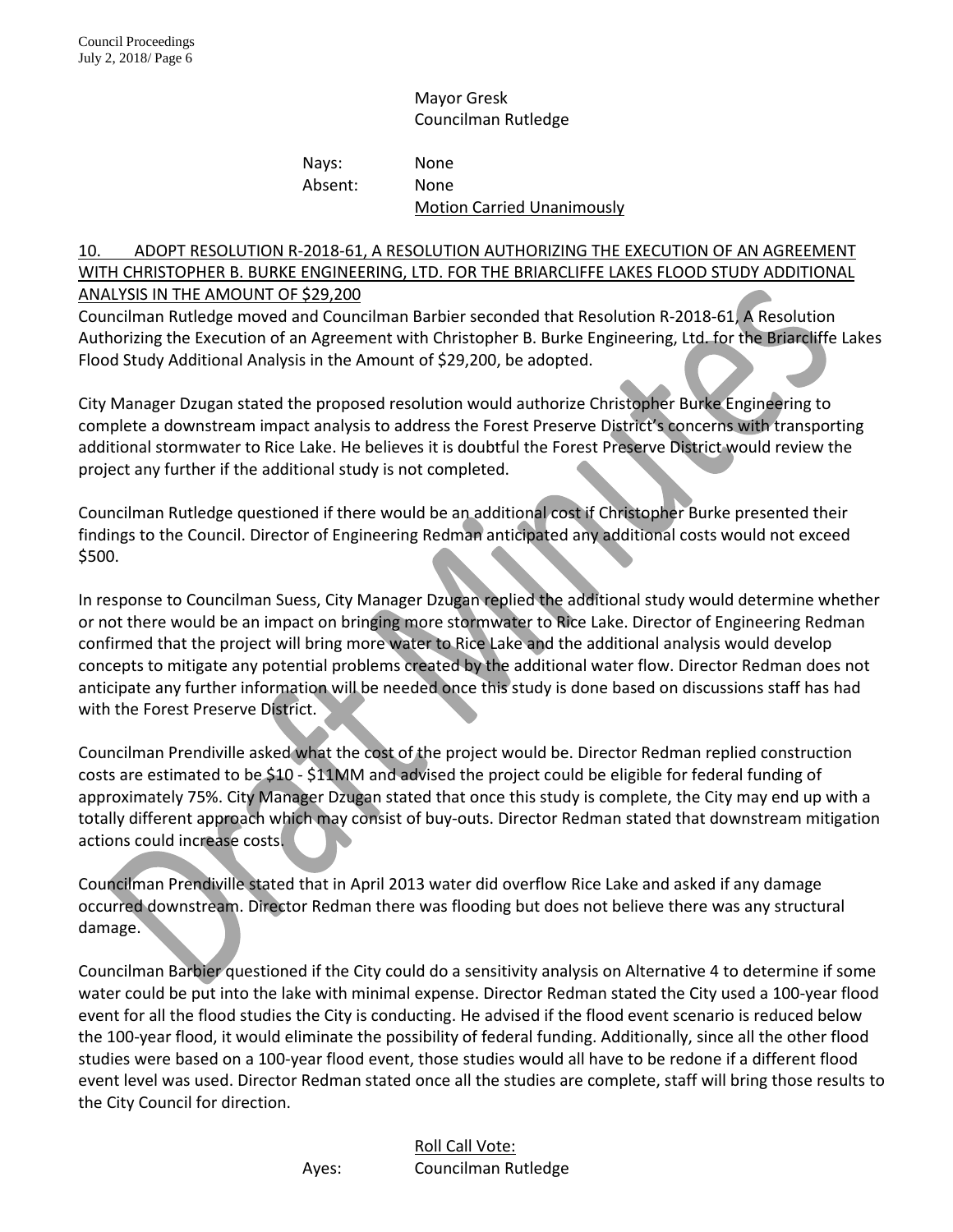Councilman Scalzo Councilman Suess Councilman Barbier Councilwoman Fitch Councilman Prendiville Mayor Gresk

Nays: None Absent: None Motion Carried Unanimously

11. ADOPT RESOLUTION R-2018-62, A RESOLUTION AUTHORIZING THE EXECUTION OF AN AGREEMENT WITH TOTAL MECHANICAL SOLUTIONS FOR HVAC PREVENTATIVE MAINTENANCE AND SERVICES IN AN AMOUNT NOT TO EXCEED \$34,630

Councilman Scalzo moved and Councilman Prendiville seconded that Resolution R-2018-62, A Resolution Authorizing the Execution of an Agreement with Total Mechanical Solutions for HVAC Preventative Maintenance and Services in an Amount not to Exceed \$34,630, be adopted.

City Manager Dzugan stated this agreement provides for HVAC preventative maintenance services for all City facilities.

In response to Councilman Rutledge, City Manager Dzugan confirmed the contract would be for a maximum of \$34,630 for each year of the two-year contract.



### 12. FIRST READING OF AN ORDINANCE AMENDING THE OFFICIAL MOTOR VEHICLE AND TRAFFIC SCHEDULES (CHAPTER 70) FOR THE CITY OF WHEATON – ALTERED SPEED ZONES

City Manager Dzugan stated the ordinance before the Council would establish 25 mph speed limits on residential streets, an issue the Council has discussed several times. At the Council's last Planning Session, the implementation plan was discussed which will kick off with back to school information. City Manager Dzugan stated the ordinance will be considered for formal approval at the July 16 Council meeting, but enforcement will not occur until actual notice is given and signs are installed. He stated signage installation is anticipated to begin on August 1 which will provide time for residents to become familiar with the new speed limits before enforcement begins.

In response to Councilman Rutledge, Director of Engineering Redman advised the old signs will be recycled for the cash value of the metal.